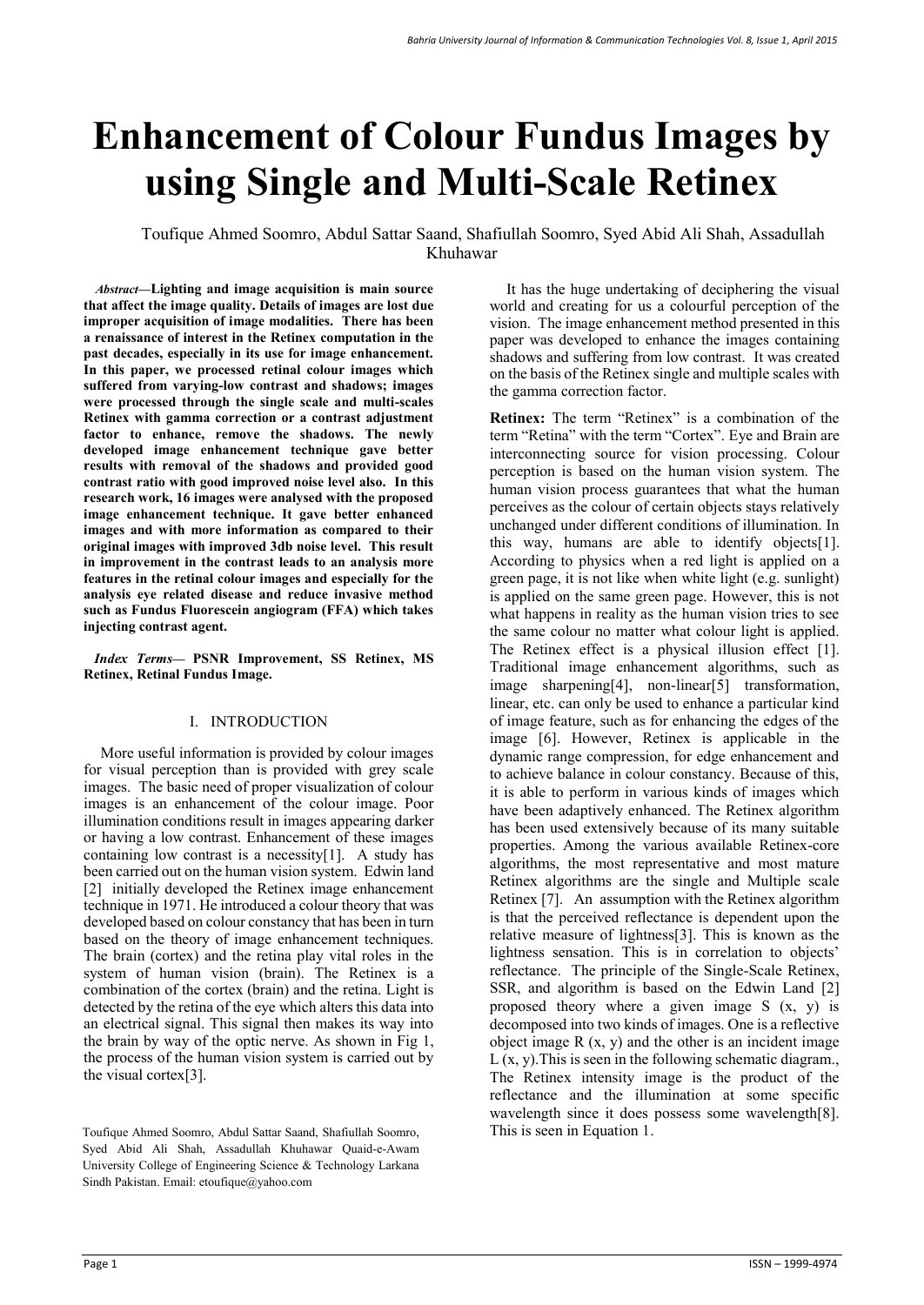$I(x, y) = l(x, y) * R(x, y)$  (1)



Fig. 1. Retinex Model

**Retinex Basic Model:** Retinex algorithm is proposed for analysis concept of human vision system (HVS). HVS contained three components are known as three retinal cortical components and each components are independent according frequency range (Low, middle and higher frequency range). Retinex algorithm is used to determine lightness effect of each component [2]. Retinex is one of useful algorithm to compute the lightness of each RGB channel of colour image. Retinex algorithm is modeled by McCann for purpose to compute the illumination effect on every pixel of image [9]. They[1] defined the operation of Retinex algorithm is based on the ratio-product-reset and average operation and average operation model [8] are also shown below.



Fig. 2. Retinex General Model

Above algorithm contains on the four stages and each stage is defined below [1] .

**Logarithmic Formation:** The image is convert into the logarithmic form from linear formation in order to make simplest calculation of the pixels. Logarithmic conversion offers the advantage of numerical conversion from multiplication to addition and from division to subtraction.

**Ratio and Product Operation:** The Ratio and Product operation is used to accumulating and comparing the results for formation of new revision of a newer product of image pixels in each process of pixel comparison.

**Reset and Average Operation:** Reset operation is used to reset the pixel values to maintain normalisation of contrast. Average gave the final output image after user defined cycles (iteration) and that output image is known as normalised image.

**Normalised Image:** Finally steps give the normalised results after process all image according to ratio-productreset and average operation.

**Single Scale Retinex**: SSR is one suitable method for normalised the grey scale images. Mathematically model of SSR is given in Equation 2.

$$
R(x,y) = logI(x,y) - [logM(x,y) * logI(x,y) [1]
$$
 (2)

 $R(x,y)$  and  $I(x,y)$  are Retinex input and output image. Input image is convolved with filter  $F(x,y)$  to give estimated illuminated image [6].

$$
F(x, y, c) = k * Fn(x, y)[6]
$$
 (3)

$$
\mathbf{F}(\mathbf{x}, \mathbf{y}, \mathbf{c}) =
$$
\n
$$
\mathbf{e}^{\frac{(x^2 + y^2)}{c^2}}
$$
 [6] (4)

**K** will be represented as 
$$
\iint F(x, y, c) dxdy = 1
$$
 [6] (5)

Where the x and y are the spatial co-ordinates and c is Gaussian function constant, which is used to determine the scale of the Retinex algorithm. The operation model of the single scale Retinex is shown in Fig 3. The single scale Retinex increase the information of the uneven illumination but its output image suffers from the washout. Consider the below images output, which give the more information as compared to the original images but it suffer from the washout.

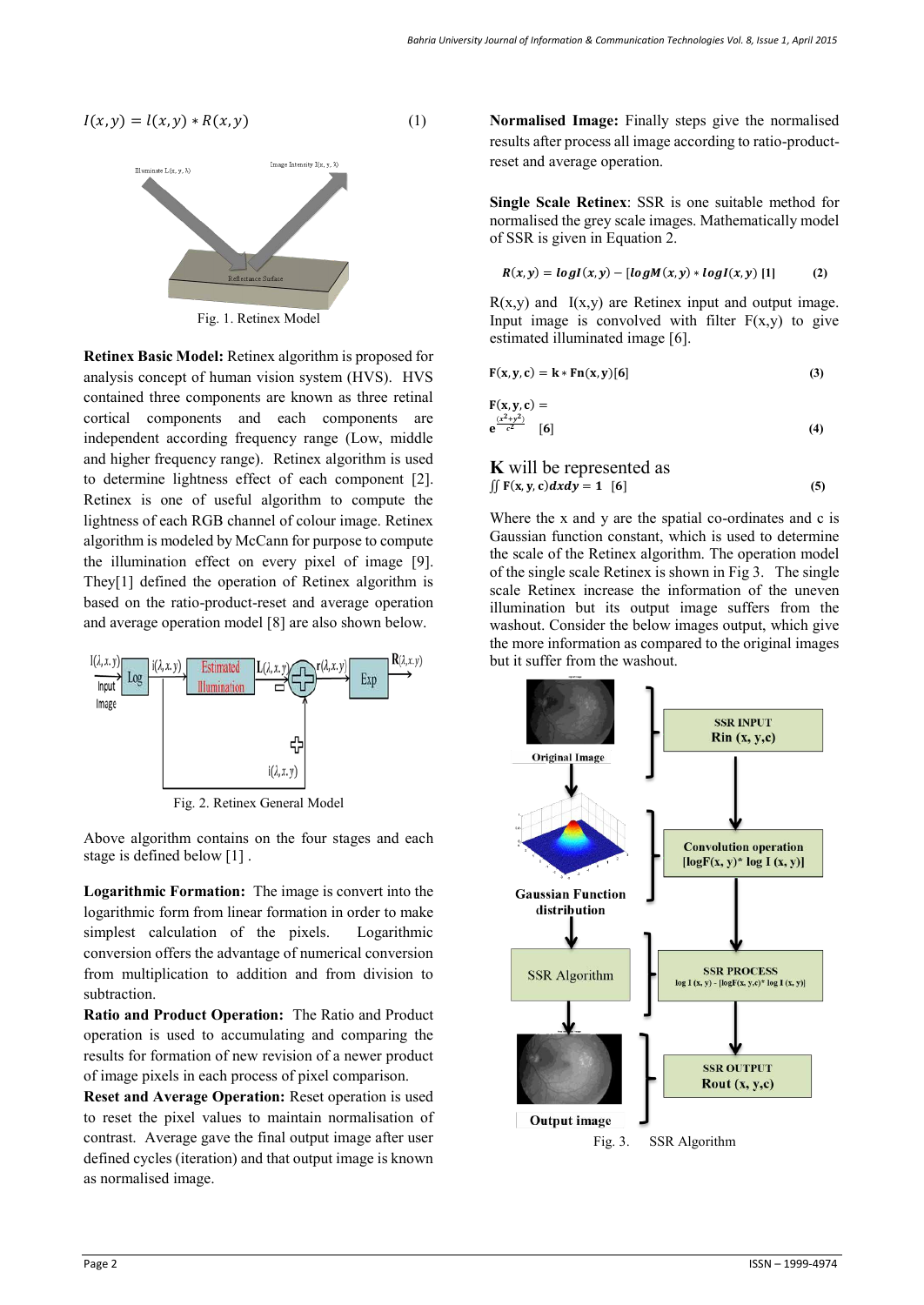**Multi Scale Retinex:** Colour images contained RGB components and Retinex multi scale algorithm is used for colour images. The process of MS Retinex algorithm is depending upon the output of SS Retinex algorithm. The multi scale Retinex solve the problem of the irregular illumination in the image will be produced by the single scale Retinex because use uniform scale in the image. Multi scale Retinex has following important goals. The MS The Fig 4 is shown the multi Scale Retinex Model to process the colour image.

- 1. Color constancy in the image.
- 2. Suitable dynamic range of image.
- 3. Colour enhancement of the image.



Fig. 4. Single Scale Retinex Model

MS Retinex is the convolution sum of the several SS Retinex. Mathematically multi scale Retinex defines in below equation.

$$
R_{MSRi(x,y,w,c)=\sum_{n=1}^{N}W*SSRni(x,y,c)}[10]
$$
 (6)

If we processed the RGB image in the multi scale Retinex the equation can be write.

$$
R_{Mi(R,G.B,W,C)=\sum_{n=1}^{N}W_n*SSR_{(R,G,B,C)}}[10]
$$
 (7)

Where the  $R_{MSRi(x,y,w,c)}$  is the multi scale result channel with  $W = (w1, w2......wn)$  nth weight scale of single scale Retinex with its Gaussian function. Similarly  $R_{Mi(R,G,B,W,C)}$  is the multi scale result of every channel red, green, and blue of RGB input with weight scale of red, green, blue channel of single scale Retinex[10]. There are many Retinex model, the below Table 1. show comparison of the image enhancement technique<sup>[11]</sup> with other image enhancement techniques[12].

| Technique                                  | .<br>Advantages                                                        | Disadvantages                                                                                                           |
|--------------------------------------------|------------------------------------------------------------------------|-------------------------------------------------------------------------------------------------------------------------|
| Contrast<br>Stretching<br>$[13]$           | Good visual<br>representation<br>of image.                             | Lost of<br>information due<br>to saturation<br>levels and<br>clippings.                                                 |
| Histogram<br>Equalization<br>$[13]$        | Produce best<br>contrast result<br>with uniform<br>histogram.          | Preserve the<br>brightness in the<br>image.<br>It can't suitable to<br>adjust the local<br>information of the<br>image. |
| Contrast<br>Limited<br>Adaptive HE<br>[14] | Enhanced the<br>local contrast.                                        | Produce noise and<br>artifacts and<br>edges lost details<br>of image.                                                   |
| Single Scale<br>Retinex <sup>[3]</sup>     | Give more<br>details with<br>suitable<br>dynamic range<br>compression. | Details are<br>lost<br>due<br>wash<br>out<br>appearance.                                                                |
| Multi Scale<br>Retinex <sup>[3]</sup>      | Give more<br>Details of<br>image as<br>compared to<br><b>SSR</b>       | Tiny details are<br>lost due wash out<br>appearance.                                                                    |

#### TABLE I. COMPARISON TABLE OF IMAGE ENHANCEMENT TECHNIQUE

## II. APPROACH

 In this research paper the image contains shadow and any artifacts are processed through the multi-scale Retinex with contrast adjust factor to give proper illuminated and best contrast images, which give more information as compared with original image. The contrast adjust factor is used because sometime image can be over enhanced so adjust factor is known as contrast adjust factor or gamma correction factor avoided the image from over enhancement. The main purpose of this research to enhance the bio-medical images like colour fundus images and acnes (skin images) to remove the shadow and artifacts in the images. The purpose algorithm gave good results on natural images which contains shadow. In this research fundus images and natural images are processed. The model of the proposed algorithm is shown below Fig 5.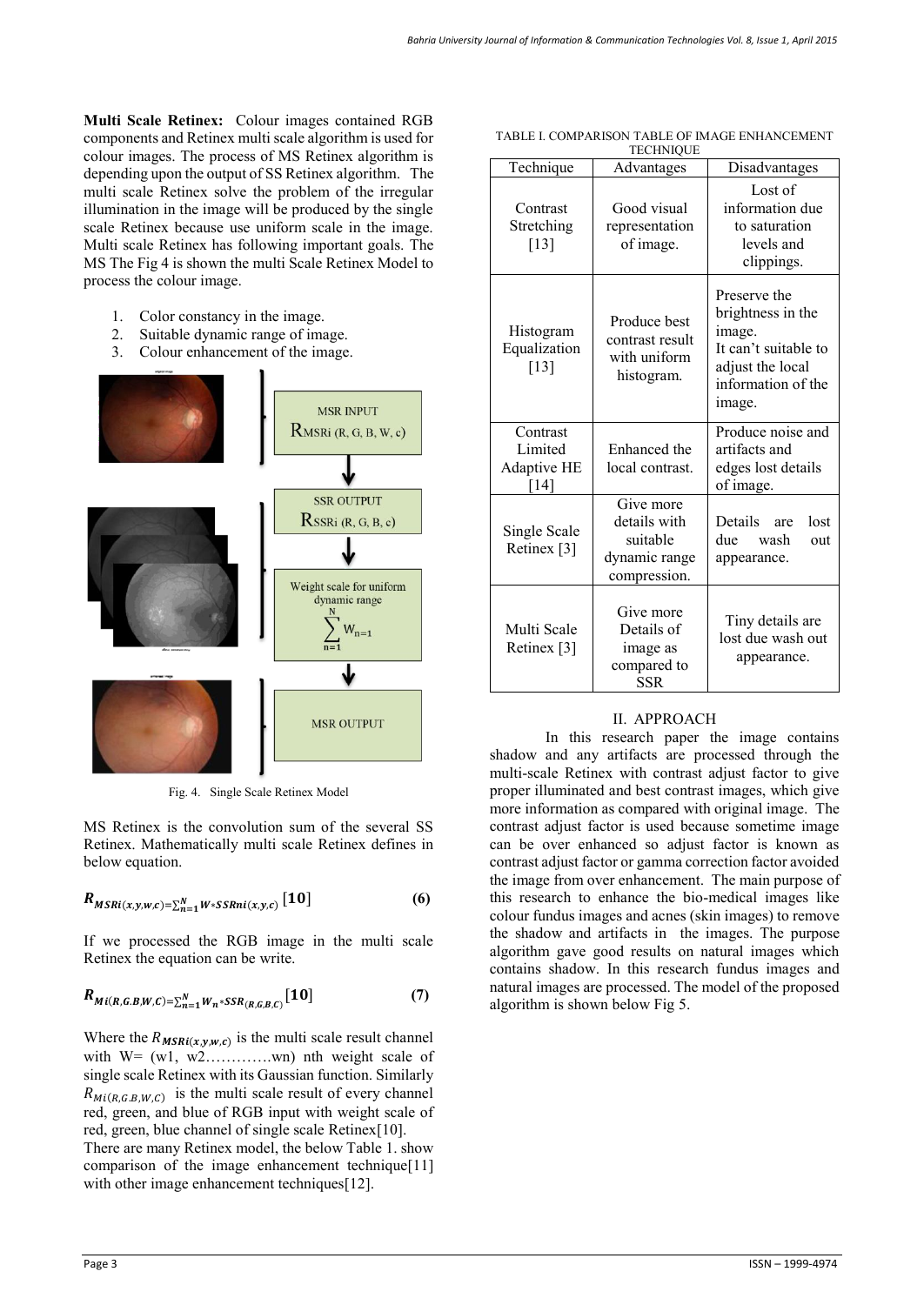

The color images are processed through above approach in Fig 5. The SS Retinex was used to normalize the contrast of each RGB channel, and then finally to normalize the RGB image, it was processed with the multi scale Retinex for further enhancement. Moreover, the contrast adjustment factor was used to avoid obtaining an over enhanced image. Gamma correction was used as the contrast adjustment factor for the illumination correction in the image. It adjusted the illumination in the image and it assigned values from 1 to infinity. In this algorithm, the authors selected gamma as any value between 0 and infinity because variation of illumination in fundus image lost the details and illumination can make proper by setting gamma values. If gamma factor is less than 1 then images pixels value moves to lower level and gave darker effect. If gamma factor is higher than 1 then brightness is occurred in the image. For suitable selection of gamma factor give proper illumination effect in the image. Therefore the three values 01, 1.5 and 2.5 of gamma factors are selected for the best illumination in the image. The value of 1.5 gave the best result in all of the proposed images

## III.RESULTS AND ANALYSIS

The proposed image enhancement approach is based on the MS Retinex along with contrast adjust factor. The 16 colour fundus images are analyzed by using proposed image enhancement approach. These images were taken from 35-Fundus image database and captured by using fundus camera Kowa 7 and it was taken for experimental work to analysis colour fundus image for diagnosis of eye disease [15]. Consider 9 fundus colour images in the below Fig 6 as example.

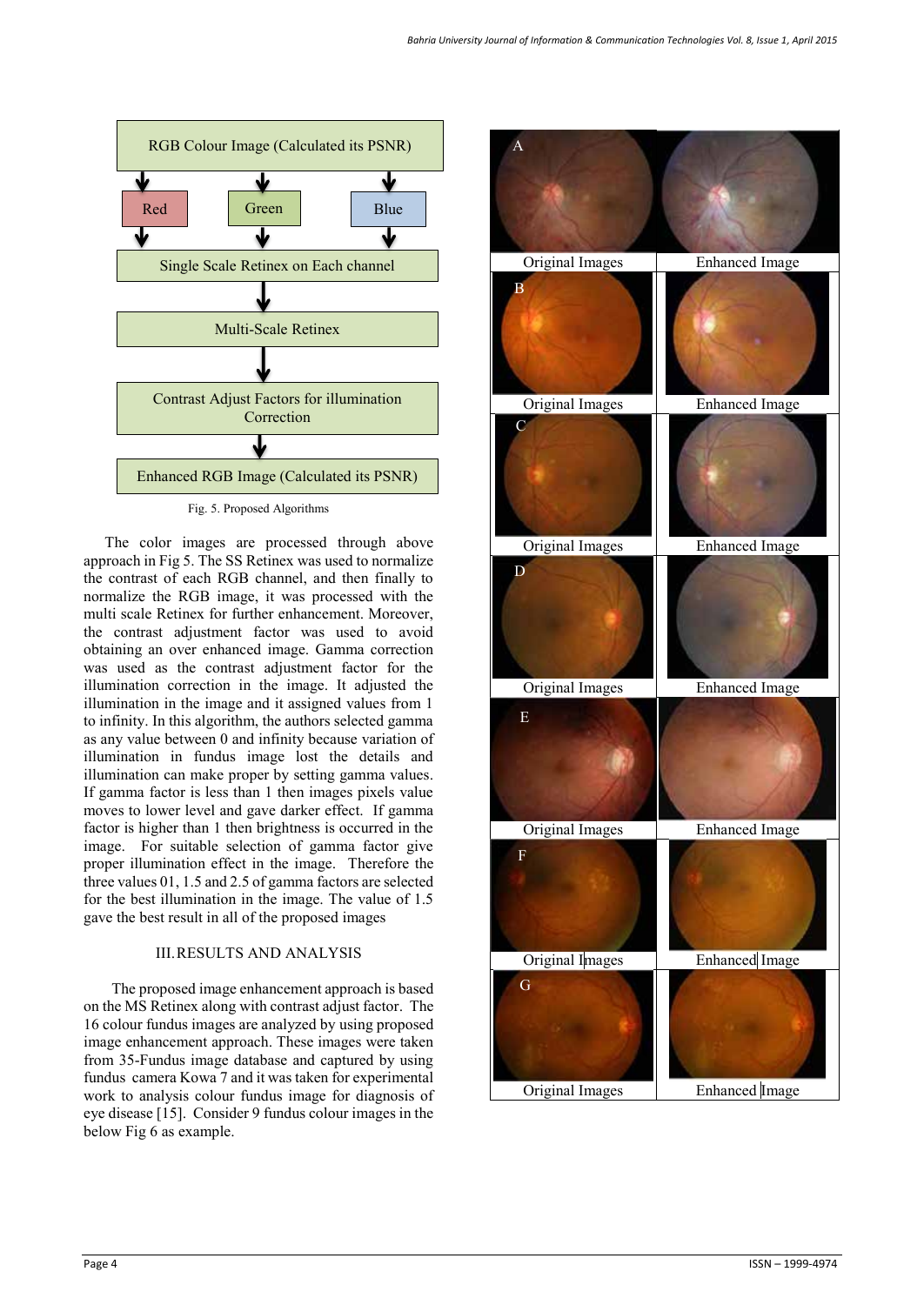

Fig. 6. Multi Scale Retinex for Fundus Images

Considering Fig 6, the retinal fundus image was processed for enhancement by using the proposed image enhancement technique. In the image set A in Figure 6, the original image contains dark shadows due to which pathologies in the retinal fundus image could not be analyzed clearly. The enhanced image is better as compared to the original image and all the pathologies can be observed easily. Similarly, the entire sets of enhanced images were much better as compared to the original images, such as is seen with the image sets from B to I, these images contains allots dark shadow due to which the blood vessels cannot seen clearly but the enhanced image remove dark shadow and gave more information as compared to the original images.

 Consider below Fig 7 based on the PSNR analysed of green band image of both methods because green band image gave higher contrast usually in Retinal fundus image as compared to other two bands (PSNR is calculated according to Equation 2) in which Single scale Retinex give the PSNR improvement 1.5dB and Multi scale Retinex gave PSNR improvement of 2.7 dB , it indicates that Retinex algorithm can be used for normalised the varied contrast and it will be give better result in pre-processing steps for further and gave high contrast improvement factor as compared to invasive eye related modality.

$$
PSNR = 20\log_{10}(\frac{255}{\sigma})
$$
\n(8)

In the Equation 8, the  $\sigma$  is the standard deviation of the image intensities and 255 is considered as peak intensity of a digital image.



Fig. 7. PSNR based Analysed

### IV. CONCLUSION

 Analyzing the colour images which suffer from varying contrast, low contrast and contains brighter or darker type of shadow is difficult. Especially the blood vessels of the retinal fundus are suffering varied and low contrast against its surrounding background. It make difficult to determine the retinal vasculature accurately.

In this work, developed enhancement method called Multi scale Retinex along with contrast adjust factor. It is used to enhance the colour images and remove the shadow from the images. This enhancement techniques for bio-medical like acnes images and fundus images because these types images suffer from low contrasts and artefacts so it need to enhance to remove artefacts and give uniform contrast for analysis the image.

In this research work 16 images are analysed and proposed image enhancement technique give better enhanced images with more information as compared to their original images with reduce noise level of apprx:1.5db (SSR) and 3db(MSR). This result in apprx:1.5db  $(SSR)$  and 3db $(MSR)$ . improvement in the contrast leads to analysis the more features of the colour images and especially analysis the bio-medical images.

### REFERENCES

- [1] J. M. Brian Funt Florian Ciurea "Retinex in MATLAB™," *Journal of Electronic Imaging,* pp. 48–57, 2004.
- [2] E. H. Land and J. J. McCann, "Lightness and Retinex Theory," J. Opt. Soc. Am., vol. 61, pp. 1-11, 1971.
- [3] R. Zia-ur, J. D. J., and W. G. A., "Multi-Scale Retinex for Color Image Enhancement," NASA Langley Technical Report Server1996.
- [4] M. Ogata, T. Tsuchiya, T. Kubozono, and K. Ueda, "Dynamic range compression based on illumination compensation," *IEEE Trans. on Consum. Electron.,* vol. 47, pp. 548-558, 2001.
- [5] T. Okuno and T. Nishitani, "Efficient multi-scale retinex algorithm using multi-rate image processing," presented at the Proceedings of the 16th IEEE international conference on Image processing, Cairo, Egypt, 2009.
- [6] Z.-u. Rahman, D. J. Jobson, and G. A. Woodell, "Investigating the relationship between image enhancement and image compression in the context of the multi-scale retinex," *J. Vis. Comun. Image Represent.,* vol. 22, pp. 237-250, 2011.
- [7] S. G. Vázquez, N. Barreira, M. G. Penedo, M. Saez, and A. Pose-Reino, "Using Retinex Image Enhancement to Improve the Artery/Vein Classification in Retinal Images," in *Image Analysis and Recognition*. vol. 6112, A. Campilho and M. Kamel, Eds., ed: Springer Berlin Heidelberg, 2010, pp. 50-59.
- [8] H. A. Nugroho, "Non-Invasive Image Enhancement of Colour Retinal Fundus Image for Computerised Diabetic Retinopathy Monitoring and Grading System," *In Phd Thesis Electrical and Electronics Engineering Programme Bander Seri Iskandar , Malaysia , Universiti Teknologi PETRONAS,* 2012.
- [9] Y. Cheng, Y. Wang, and Y. Hu, "Image enhancement algorithm based on Retinex for small-bore steel tube butt weld's X-ray imaging," *WSEAS Trans. Math.,* vol. 8, pp. 279-288, 2009.
- [10] Y. Liu, Y. Su, Y. Zhu, and Z. Yuan, "A multi-scale retinex algorithm for image enhancement," 2005, pp. 131-133.
- [11] K.-C. Chen, "Color image enhancement," presented at the Proceedings of the 30th annual Southeast regional conference, Raleigh, North Carolina, 1992.
- [12] J. Xia, K. Panetta, and S. Agaian, "Comparative study of color image enhancement techniques," pp. 806316-806316, 2011.
- [13] M. S. Miri and A. Mahloojifar, "A comparison study to evaluate retinal image enhancement techniques," in *Signal and Image*